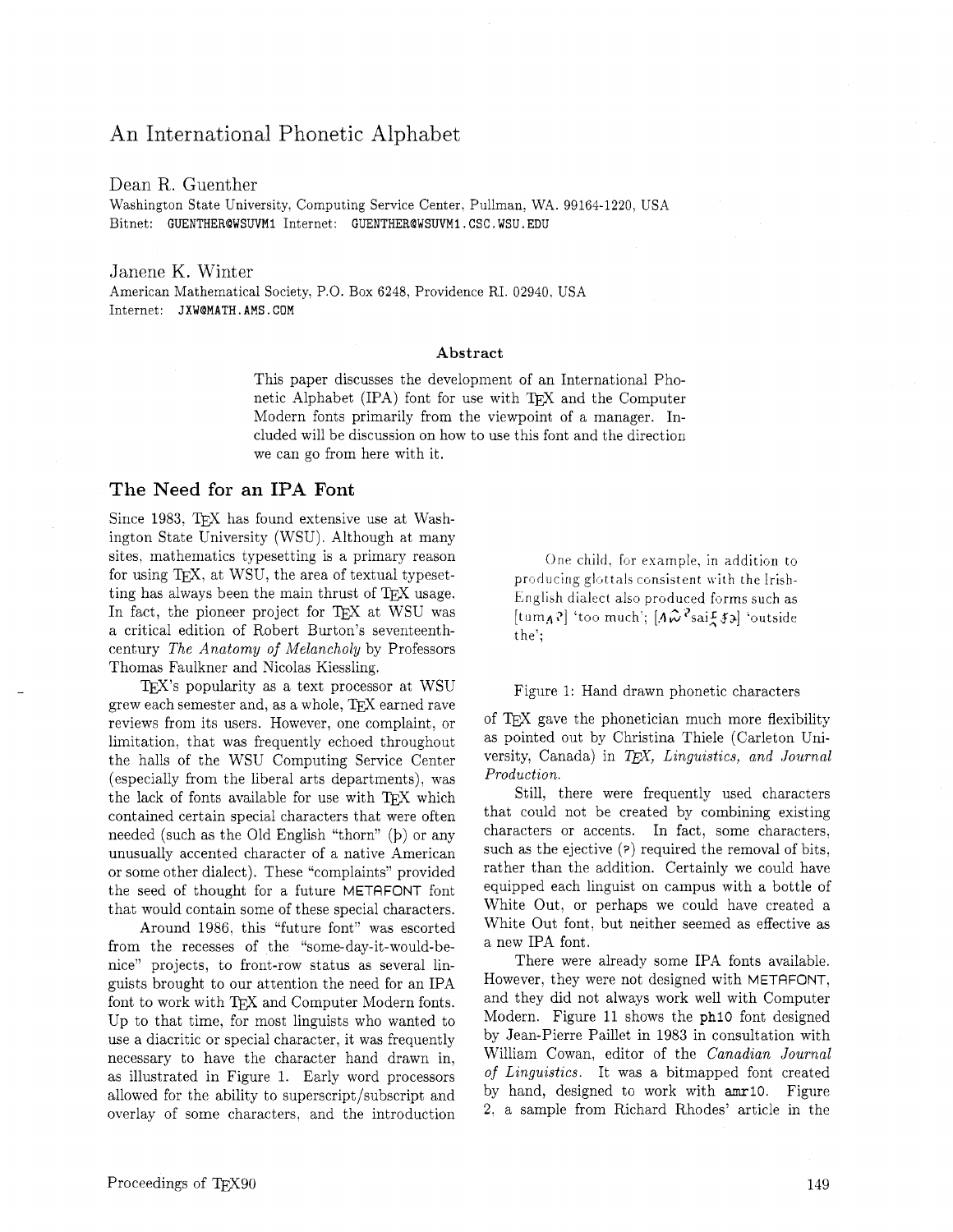| (5) | Vowel harmony |
|-----|---------------|
|-----|---------------|

| Orthography | Standard         | Métchif                                                                                                            |
|-------------|------------------|--------------------------------------------------------------------------------------------------------------------|
| pouilleux   | $[puj\ddot{o}]$  | $[\mathrm{p}\mathrm{v}\mathrm{j}\ddot{\mathrm{u}}]\sim$ $[\mathrm{p}\ddot{\mathrm{v}}\mathrm{j}\ddot{\mathrm{u}}]$ |
| mesure      | $[$ mezür $]$    | $[miz\ddot{u}\mathbf{r}] \sim [m\ddot{v}\ddot{x}\dot{u}\mathbf{r}]$                                                |
| chevreuil   | šəvröj           | [šuvrü]                                                                                                            |
| fusil       | $[\text{füzij}]$ | $[$ fizi $]$                                                                                                       |
| musique     | $[\text{müzik}]$ | $[m\ddot{v}\ddot{a}k]$                                                                                             |

### Figure 2: **phi0** with **amrlO**

Actes du dix-septième congrès des algonquinistes, shows that this marriage worked well. When the crisper Computer Modern became available. **phi0**  proved to be too heavy. Figure 9 shows the use of **phlO** with **cmr10.** This illustration comes from Terry Piper's article "On the Difference Between L1 and L2 Acquisition in Phonology" in the *Canadian Journal of Linguistics.* The only way to enhance the use of **phi0** with Computer Modern would have been to tweak the pixels for each character by hand. One of these character bitmaps is illustrated in Figure 12.

# **The Development**

To begin with, Janene Winter began experimenting with various characters, writing the code from scratch as she was attempting to learn META-FONT. These attempts created some rather unusual (and very non-IPA) characters during the learning process. This also created no small amount of frustration as Janene attempted to learn META-FONT on her own. for nobody else on campus knew or used METAFONT. Adding to this already less than ideal situation was the fact that there was no good graphics previewer available on VM/CMS so she could preview her work on the terminal. Each iteration of a character had to be printed on one of the University's laser printers, which was shared with about 2,000 other users. As can be imagined, this became a painstakingly slow process, not to mention all of the trees that went through the laser printer.

The first major breakthrough in the development of the WSU IPA was the discovery that the Computer Modern METAFONT code really was decipherable and could be used as a foundation on which to build from existing METAFONT characters, and whenever possible simply modify them to fit the required character. Shortly after this, a graphics terminal was obtained which allowed on-screen previewing of the characters via two preview programs. One from Malki Cymbalista (Israel) and the other from Georg Bayer (Germany).

With these two monumental accomplishments, it became obvious that a METAFONT IPA font could indeed be more than a "wouldn't-it-be-nice-if-wecould" project. Now that we were much more clear on the "how" were we going to do this, the next step was to specifically define "what" were we going to do-which characters, and which style or design of the characters would be used. Finding decent typographical examples of the IPA characters was more difficult than anticipated. Most books found in the campus library that showed the characters at all were at least 40 years old, and the largest character samples were printed in 10pt. Finally, Pullam and Ladusaw's *Phonetic Symbol Guide* was discovered. This proved to be a major find, as it had excellent IPA examples in a larger 19pt size. And more importantly, the equivalent of an x-height and baseline was also traced in for all characters illustrated.

The base design for the IPA was 10pt. Making additional sizes came with with their own sets of problems. For example, going from lOpt to 9pt was usually fine, but going to 8pt would sometimes cause problems in some of the point and stroke definitions. Additional METAFONT errors were encountered when slanted faces were generated. METAFONT's "strange turning path" message became a rather familiar sight at that time. In most cases, even though the error messages were generated, the characters themselves looked fine. Eventually, the magic combination of correct parameter values and point definitions was found and all error messages disappeared.

Another pitfall that was not obvious at first was the misplacement within the character box of a few of the characters. These were simply Computer Modern characters rotated or flipped, or sometimes both. The first few attempts at transforming these characters often gave the correct visual result. but later examination would show that the baseline or height was wrong. The baseline problems would usually be easily detected by placing the character in a line of Computer Modern text. The height problems would not show up until the character was used with an accent.

These placement problems occurred because the Computer Modern METAFONT code was not changed. It was simply "transformed," and therefore, the original Computer Modern character's height, depth and x-height were being used. This problem was solved simply by changing all of META-FONT'S point definitions that were relative to the character's height, depth or x-height, from the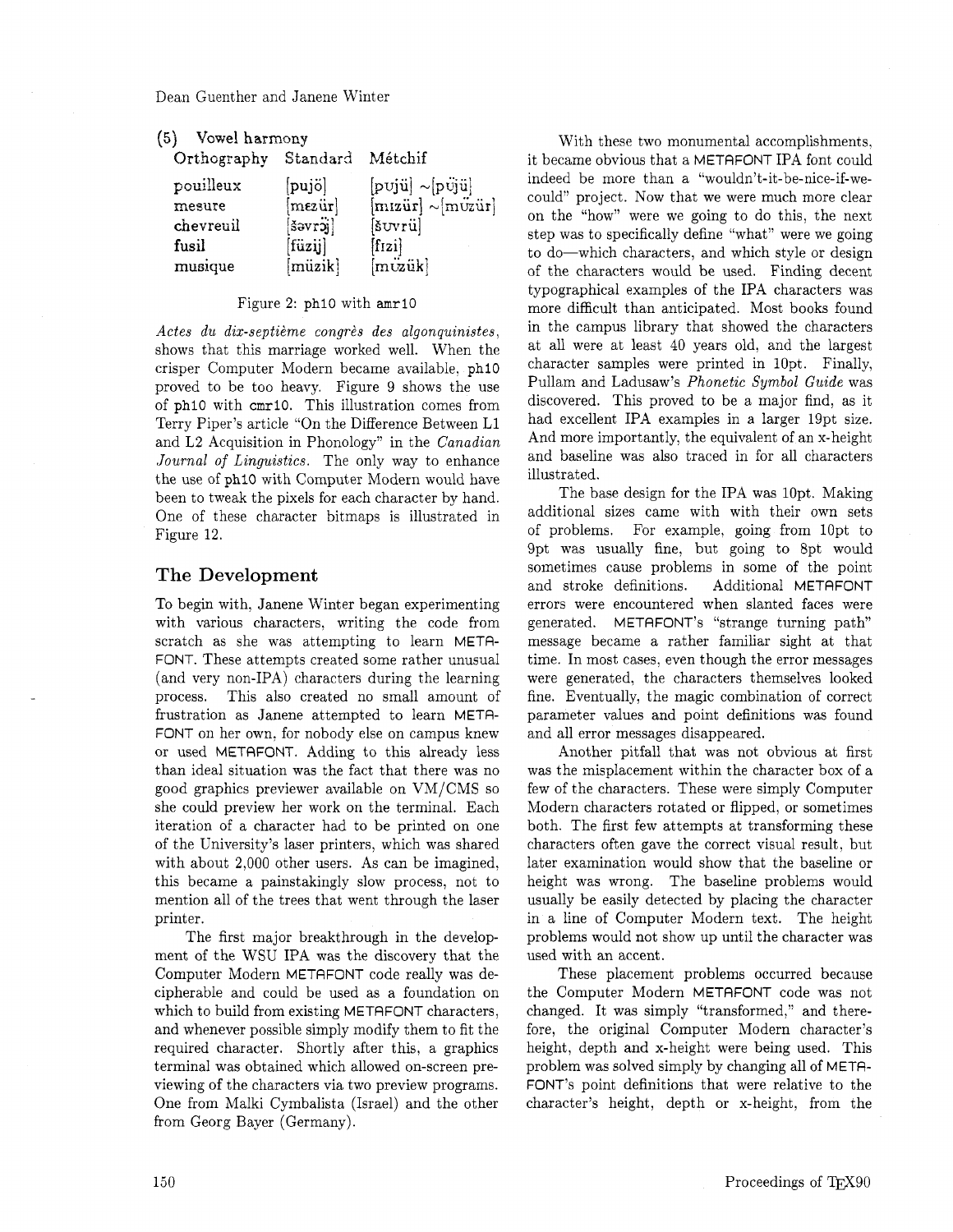A shibilant is a term occasionally found for a fricative corresponding to a "hushing" sound, e.g., IPA [J'] (more technically, a grooved laminal fricative).

Figure 3: Using the IPA Characters

original Computer Modern character, to the new transformed IPA character.

Transforms for the slanted fonts brought further difficulties because METAFONT slants a character before it executes any of its transformations. This caused the IPA characters that were created by rotating existing Computer Modern characters that were then slanted, to be slightly off center in their character boxes. It took a while to master all the various transforms.

Karen Mullen (University of Louisville, Kentucky, USA), Christina, and many others helped Janene in debugging the various characters.

Finally, Figure 10 illustrates the use of the WSU IPA with Computer Modern. This example comes from Claire Lefebvre's article "Instrumental Take-Serial Constructions in Haitian and in Fon".

# **How to** use the **IPA**

To use the IPA you must first embed a collection of macros by entering

**\input ipamacs** 

Each of the IPA characters has a control sequence defined in **IPAMACS.** The names chosen for these control sequences were based in large part on the standard names used in Pullam and Ladusaw. For example,

```
A shibilant is a term occasionally 
found for a fricative 
corresponding to 
a "hushing" sound, e.g., IPA 
[\eshl (more technically, 
a grooved laminal fricative).
```
yields the illustration in Figure 3.

The IPA character macros are defined so they can be used with the Computer Modern characters and accents without the need for delimiting curly braces. By using the IPA definitions, you can use the Computer Modern accents with an IPA character in the same way you would accent a Computer Modern character. For example, Figure 4 was created by entering:

```
The superscript tilde is a 
nasalization marker for vowels, 
thus [\-\scripts] is a 
nasalized [\scriptal .
```
The superscript tilde is a nasalization marker for vowels, thus  $[\tilde{a}]$  is a nasalized  $[a]$ . Figure 4: Accenting IPA characters

To use the IPA accents with Computer Modern characters or with another IPA character, you can define the IPA accent in the same way that the Computer Modern accents are defined. For example, an "over-ring" accent could be defined as,

\def\or#1{{\edef\next{\the\font}% \ipatenrm\accent"78\next#1}}

and may be used like,

**The over-ring may be used over letters with descenders as an alternative to under-ring to**  indicate devoicing, e.g. [\or g].

which will print as illustrated in Figure 5.

If the spacing or placement of the diacritic is not exactly what you desire with the basic definition, you can add kerns where needed. Or in some cases, you may want to space differently depending on what character is being accented. Perhaps your scheme for accenting characters with an "undercircle" requires less space between the undercircle and the character, and if the character to be accented is an "r" a completely different scheme would be used. For example, Figure 6 was created by entering:

```
\def\undercirc#l(\ifx#1r 
      \oalign(#l\crcr\hidewidth 
             \kern.24em\underring 
             \hidewidth\crcr) 
      \else\oalign(#l\crcr 
             \hidewidth 
             \raise.lex\hbox(\underring) 
             \hidewidth))\f i) 
A voiceless trilled r [\undercirc 1-1 in 
certain Scottish dialects ...
```
The over-ring may be used over letters with descenders as an alternative to underring to indicate devoicing, e.g. [g]. Figure 5: Using IPA accents

A voiceless trilled  $r [r]$  in certain Scottish

dialects Figure 6: Using IPA accents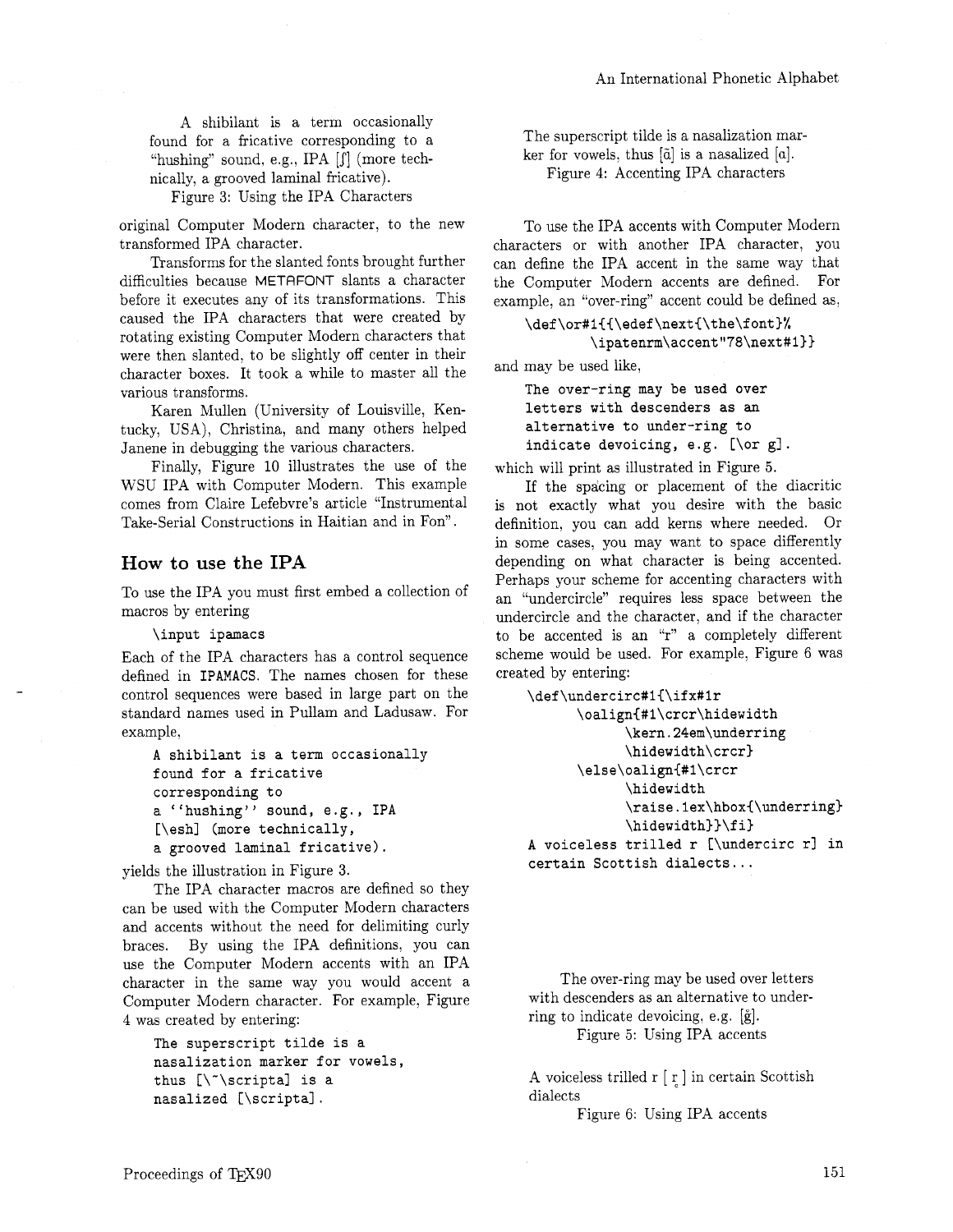Finally, Figure 7 illustrates using the IPA. The native American Makah script at the top of the figure appears on a plaque at an archeological site in the northwest corner of the United States. The translation for the Makah script is at the bottom of the figure.

# **Where to go from here?**

The fonts are in roman, bold extended and slanted faces. And they come in 8, 9, 10, 11, 12 and 17 point sizes. The project is completed and stable. Figure 8 illustrates the full character set.

The question remains, where do we go from here? Certainly, the WSU IPA is not an exhaustive collection of phonetic IPA characters. Pullam's Guide lists 78 "major" characters, all of which are contained in the WSU IPA. The Guide also contains many "minor" characters, 50 of which have been included in the IPA.

With Janene no longer at at WSU, and no one else willing to carry on the work, no further development on the IPA will be done here. There are more characters that can be added. Anyone willing to do so is welcome to use the existing base characters as examples. The arrival of  $TFX$  3.0 gives us the ability to assign more than 128 characters is available. It might be reasonable to finish the rest of Pullam and Ladusaw's character set. Also, with the addition of Professor Knuth's virtual font, new ways of mixing the IPA characters into existing fonts is possible. If you choose to modify the WSU IPA, I do ask that you call the new font something other than WSU IPA.

# **How to get the IPA**

You can get the IPA on diskette or by anonymous FTP. Also, the IPA will be distributed to the various site coordinators who can determine whether to place it on their distribution.

To obtain the IPA on diskette from Jon Radel, send him a note and ask for the WSU IPA fonts. Jon's address is:

> Jon Radel P.O. Box 2276 Reston, VA 22090-0276

To get the IPA by anonymous FTP, you can connect to the machine BOBCAT.CSC.WSU.EDU. The address is 134.121.1.1. Log on as **ANONYMOUS**  and change to the **TEXT1** directory. You will see ten subdirectories which you can GET files from. The one you want is **WSUIPA** which contains the METRFONT source, tfm and **300pk** files.

# **Bibliography**

- Guenther, Dean, Alan Wittbecker, Janene Winter. "TEX at WSU" TUGboat,  $5(1)$ , pages  $24-25$ , 1984.
- Lefebvre, Claire. "Instrumental Take-Serial Constructions in Haitian and in Fon." Canadian Journal of Linguistics 34:319-337. [Example from p. 330.1
- Piper, Terry. "On the Difference Between L1 and L2 Acquisition in Phonology." Canadian Journal of Linguistics 32:245-259. [Example from p. 255.1
- Pullam, Geoffrey K. and William A. Ladusaw. Phonetic Symbol Guide. Chicago: The University of Chicago Press, 1986.
- Rhodes, Richard. "Métchif  $-$  A Second Look." Pp. 287-296 in Actes du dix-septième congrès des algonquinistes. William Cowan, ed. Ottawa: Carleton University. [Examples from p. 293.]
- Thiele, Christina. "TFX, Linguistics, and Journal Production" T<sub>E</sub>Xniques 5, pages  $5-26$ , 1987.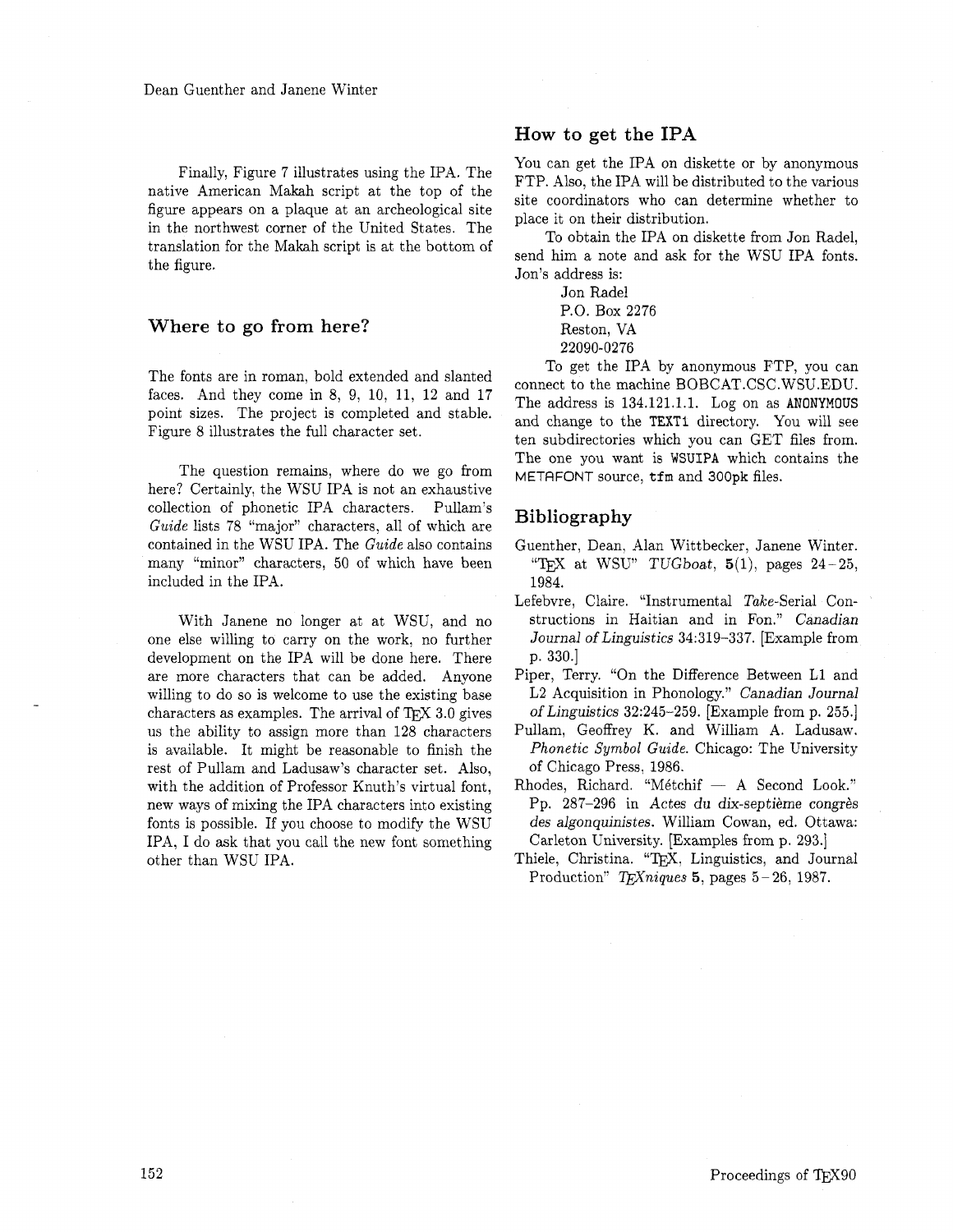čabi yrakru k<sup>w</sup>iči ya yeritxpit  $Puse-Pi<sup>†</sup>$ PadicaXo·wis  $\mathsf{rakyi}\cdot\mathsf{q}$ q<sup>w</sup>idiččara·tx yaqa<sub>·</sub>qey Xicu x<sup>w</sup>adi Piyax  $q^{\text{w}}$ i $\lambda$ i  $q^{\text{w}}$ i $\lambda$ š **Puwadit** tuk<sup>w</sup>itap hubaqX tačči $\lambda$ ši $\lambda$ qa· k<sup>w</sup>iči ye Piq Pudu PaX tu k<sup>w</sup>i X  $q^{\text{w}}$ isi Pa $\lambda$ q<sup>w</sup>axaxiXqey Xa drok<sup>w</sup>ap wiki d wikaX hita·k<sup>w</sup>ačiX hupaqitwi Piq Pu·ksda·qa·t **Xapu** hidawaXid yaqa<sub>'</sub>qey huraqidiq tu k<sup>w</sup>iXcki yatax batba<sub>·</sub>Pas q<sup>w</sup>iq<sup>w</sup>icaqatqey du baqXit hu Pas q"abitqey q<sup>w</sup>iyowis  $q^{\rm w}$ i $\lambda$ ši $\lambda$ tu.k<sup>w</sup>itap batba Pasiq.

A major village of the Makah Indian Nation, the Ozette village was, over the past millennium, periodically covered by mud flows. The rapid burial created conditions that greatly retarded the deterioration of perishable artifacts. These conditions created a time capsule, unique in archaeology, in which the buried houses and their contents have survived in an almost perfect state of preservation.

Figure 7: American Macah script and translation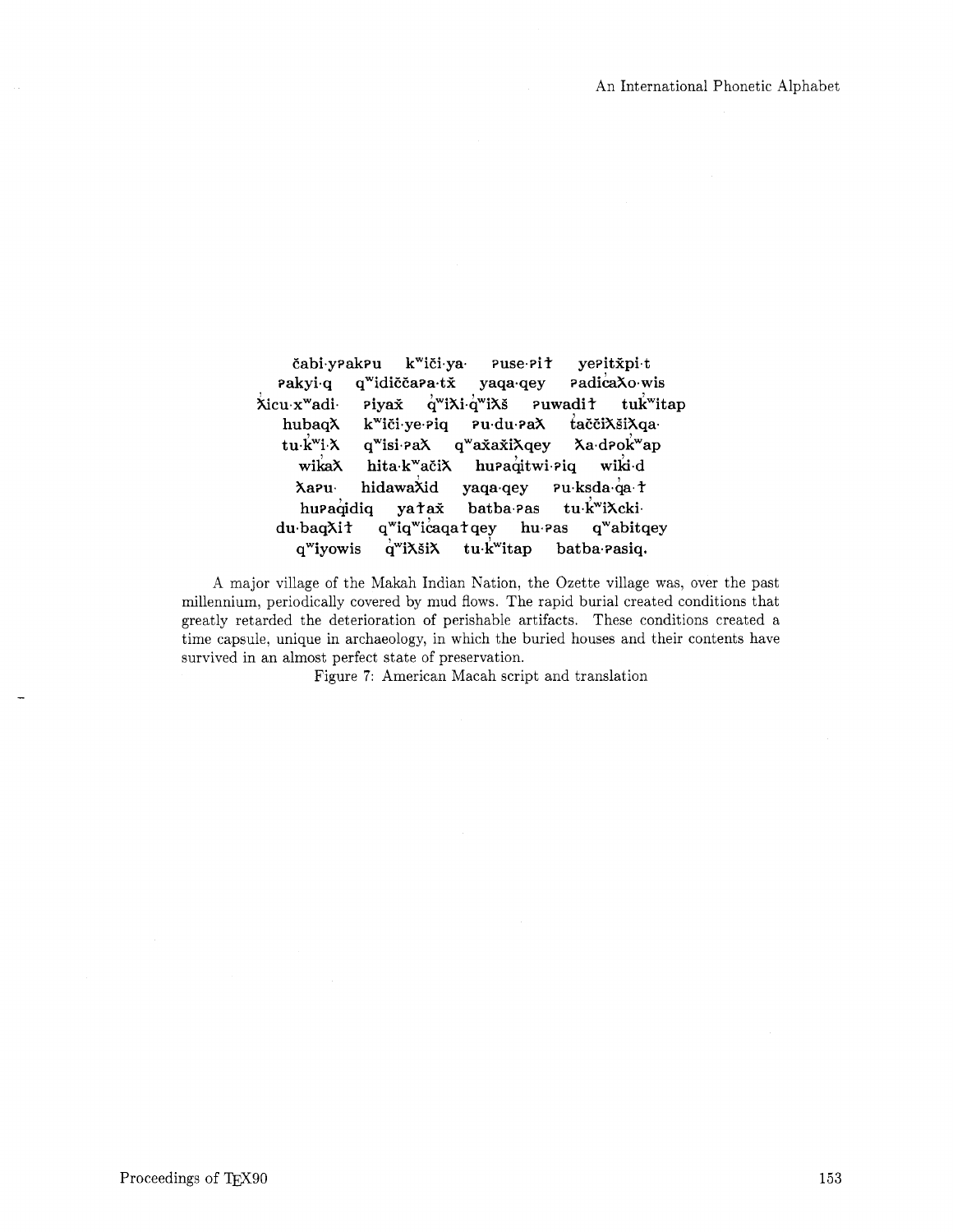Dean Guenther and Janene Winter

|                     | $\hat{p}$            | $\mathbf{1}$        | $\hat{z}$    | $^{\prime}$ 3                | $\mathcal{L}_{4}$       | $\frac{7}{5}$               | $\mathcal{C}$            | '7                           |     |
|---------------------|----------------------|---------------------|--------------|------------------------------|-------------------------|-----------------------------|--------------------------|------------------------------|-----|
| '00x                | $\mathbf{g}$         | $\alpha$            | $\alpha$     | $\mathfrak{D}$               | Λ                       | đ                           | þ                        | Þ                            | "0x |
| $\theta$ 1x         | 6                    | β                   | ¢            | $\varphi$                    |                         | đ                           | $\overline{d}$           | d                            |     |
| $\theta$ 2x         | $\overline{d}$       | d,                  | க்           | ð                            | D                       | $\Theta$                    | ð.                       | э                            | "1x |
| $\theta \partial x$ | ε                    | 3                   | $3^{\circ}$  | G                            | 9                       | $\mathfrak{g}$              | G                        | $\gamma$                     |     |
| 04x                 | $\bar{X}$            | $\mathbf{x}$        | $\mathbf{h}$ | ħ                            | $\overline{\mathbf{h}}$ | $\boldsymbol{\mathfrak{h}}$ | U                        | ł                            | "2x |
| $\degree$ 05x       | ł                    | ı                   | I            | Ŧ                            | Į                       | $\overline{t}$              | t                        | $\ddagger$                   |     |
| $\theta$ 6x         |                      | ķ                   | λ            | $\mathsf{\tilde{X}}$         | m                       | <b>u</b>                    | <b>UI</b>                | $\, {\rm n}$                 | "3x |
| $\theta \gamma x$   | ŋ                    | n                   | $\mathbf N$  | $\left[ \cdot \right]$       | $\Theta$                | $\circ$                     | $\omega$                 | $\omega$                     |     |
| '10x                | $\infty$             | $\mathfrak{p}$      | $\mathbf{b}$ | Φ                            | $\boldsymbol{\Omega}$   | r                           | r                        | Т                            | "4x |
| '11x                | $\overline{A}$       | J                   | R            | R                            | Ş                       | $\sim$                      | n<br>ሔ                   | σ                            |     |
| 12x                 | ŧ                    | Ą                   | $\ddagger$   | $\theta$                     | u                       | y                           | Ω                        | U                            | "5x |
| 13x                 | ₩                    | $\upsilon$          | Μ            | $\chi$                       | $\Lambda$               | Y                           | Z.                       | Z,                           |     |
| 14x                 | 3                    | $\overline{3}$      | 5            | $\overline{\varsigma}$       | ς                       | P                           | $\varsigma$              | $\Box$                       | "6x |
| '15x                | $\ddot{\phantom{1}}$ |                     |              | $\mathbb{L}$                 | T                       | $\top$                      | ᅱ                        | ⊢                            |     |
| 16x                 | ۷                    | I                   | $\cdots$     | $\bullet$                    | $\wedge$                | v.                          | $\overline{\phantom{a}}$ | $\geq$                       | "7x |
| $\sqrt{17}x$        | $\bullet$            |                     |              | $\widetilde{\phantom{m}}$    | ~                       | $\checkmark$                | $\epsilon$               | $\sim$                       |     |
|                     | "8"                  | $^{\prime\prime}$ 9 | $n_A$        | $^{\prime\prime} \texttt{B}$ | $^{\prime\prime}$ C     | "D"                         | $^{\prime\prime}{\rm E}$ | $^{\prime\prime} \mathrm{F}$ |     |

Figure 8: WSU International Phonetic Alphabet 12pt Roman

children had contact spoke a dialect of Irish-English which permits glottal stop in words such as *little* and *bollle.* Moreover, in connected discourse, word final /t/ is frequently glottalized, particularly if the next word begins with a vowel. It was likely, therefore, that the children were following, in varying degrees, the example of their teacher. All instances of glottal substitution which were acceptable in this teacher's dialect were, therefore, dropped from the analysis. Nevertheless, there remained in the data from these nine Ss, persistent if not widespread glottal replacement which may have resulted from various kinds of overgeneralization. One child, for example, in addition to producing glottals consistent with the Irish-English dialect also produced forms such as [tum**A**?] 'too much'; [A $\omega$ ?sa*i* do] 'outside the'; [w1?caz] 'witches'.

Figure 9: Sample combining phlO and cmrlO

- (41) a. Derived LCS resulting from the association of so 'Take' and  $d\acute{o}$  'Put': LCS: **[x** cause [y undergo a change of location to z]/PUT
	- b. Kokú só asón dó hasún mè Koku take crab put basket in 'Koku put the crab in the basket.'

Figure 10: Sample combining wsuipa9, wslipa9 and cmrlO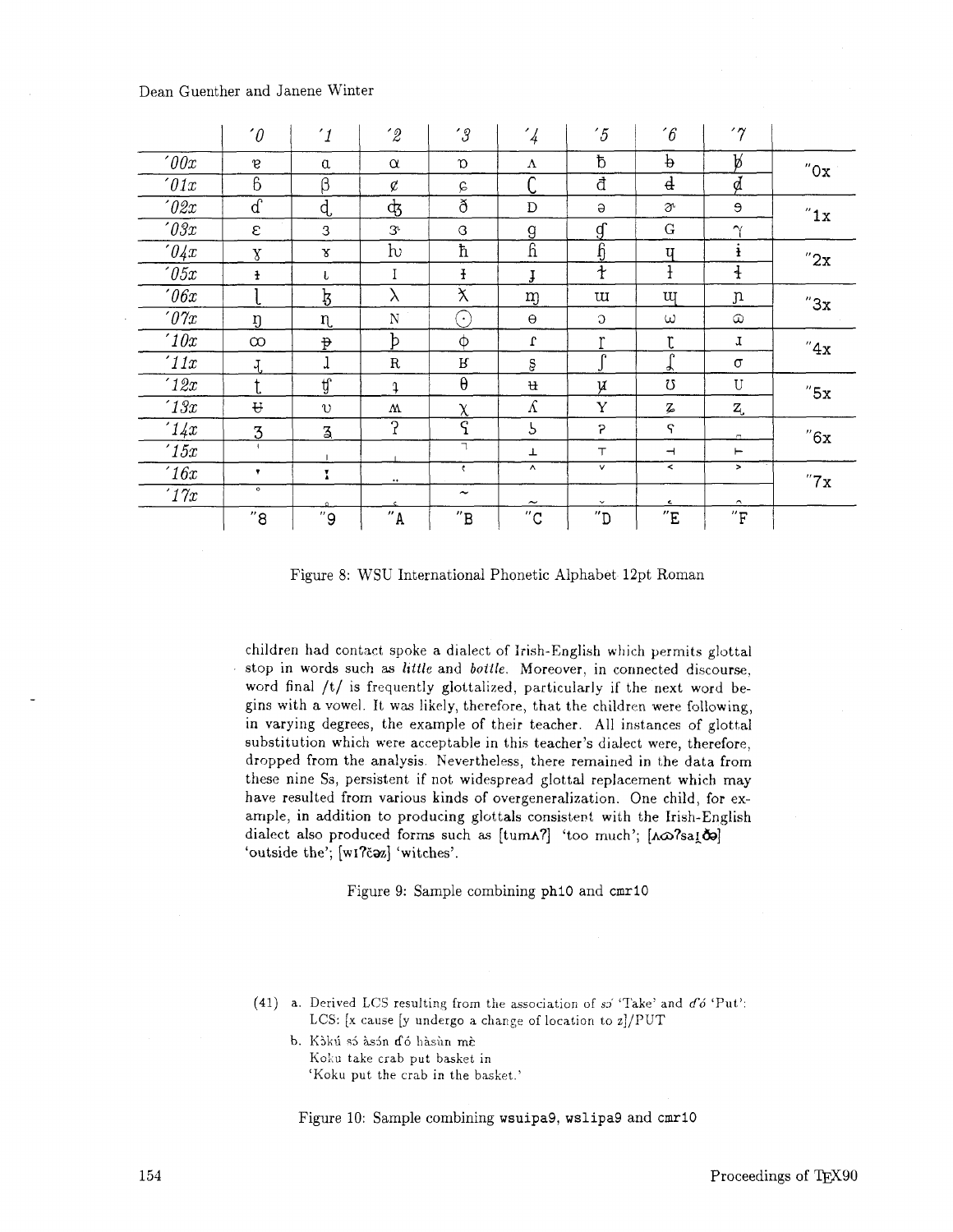|     | 0                    | 1            | 2                    | 3                                           | 4                          | 5                              | 6                   | 7                        |
|-----|----------------------|--------------|----------------------|---------------------------------------------|----------------------------|--------------------------------|---------------------|--------------------------|
| 000 | $\mathbf{\tilde{s}}$ | ${\bf d}$    | $\ddot{\textbf{I}}$  | $\pmb{\mathcal{K}}$                         | $\mathfrak{c}$             | $\boldsymbol{6}$               | $\bar{\mathcal{L}}$ | $\overline{\mathbf{u}}$  |
| 010 | $\Phi$               | Ψ            | $\Omega$             | $\alpha$                                    | $\upbeta$                  | $\mathbf{\hat{Y}}$             | $\delta$            | $\epsilon$               |
| 020 | ζ                    | η            | $\pmb{\theta}$       | $\mathsf{L}% _{0}\left( \mathcal{N}\right)$ | $\kappa$                   | $\lambda$                      | $\mu$               | $\mathbf{v}$             |
| 030 | ξ                    | $\pi$        | $\overline{\rho}$    | $\sigma$                                    | $\tau$                     | $\upsilon$                     | $\pmb{\varphi}$     | χ                        |
| 040 | ψ                    | $\omega$     | З                    | $\Theta$                                    | $\infty$                   | $\mathbf{I}$                   | ¢                   | a,                       |
| 050 | $\big($              | $\big)$      | $\ast$               | $+$                                         | $\pmb{\iota}$              | —                              | $\cdot$             | $\sqrt{2}$               |
| 060 | $\bf{0}$             | $\mathbf{1}$ | $\boldsymbol{2}$     | $\boldsymbol{3}$                            | $\overline{4}$             | $\overline{5}$                 | $\boldsymbol{6}$    | $\overline{7}$           |
| 070 | 8                    | 9            | $\ddot{\cdot}$       | $\vdots$                                    | $\mathbf{i}$               | $=$                            | $\varsigma$         | $\overline{\mathcal{C}}$ |
| 100 | ð                    | $\mathbf{A}$ | $\mathbf B$          | $\mathbf C$                                 | $\mathbf D$                | $\bf E$                        | $\mathbf{F}$        | $\mathbf G$              |
| 110 | $\mathbf H$          | $\mathbf I$  | J                    | $\mathbf{K}$                                | $\mathbf L$                | $\overline{M}$                 | $\mathbf N$         | $\circ$                  |
| 120 | $\mathbf P$          | $\mathbf Q$  | $\mathbf R$          | $\mathtt{s}$                                | $\mathbf T$                | $\mathbf{U}%$                  | $\mathbf v$         | W                        |
| 130 | $\mathbf x$          | Y            | $\mathbf{Z}% _{0}$   | $\lbrack$                                   | $\mathfrak{c}\mathfrak{c}$ | $\begin{array}{c} \end{array}$ | $\hat{\phantom{a}}$ | $\bullet$                |
| 140 | $\mathbf{f}$         | S            | $\mathfrak n$        | C                                           | d                          | $\Theta$                       | $\mathbf{r}$        | ŋ                        |
| 150 | $\mathbf f$          | $\mathbf{i}$ | $\pmb{\mathfrak{z}}$ | h                                           | l                          | $\mathbf m$                    | $\eta$              | $\infty$                 |
| 160 | $\mathfrak{O}$       | $\mathbf{R}$ | $\mathfrak{r}$       | Ş                                           | t                          | u                              | $\mathbf v$         | $\mathbf{W}$             |
| 170 | ħ                    | $\mathbf{u}$ | Z,                   | ſ                                           | Z,                         | Z                              |                     | $\overline{ }$           |

Figure 11: The ph10 font

J.

 $155\,$